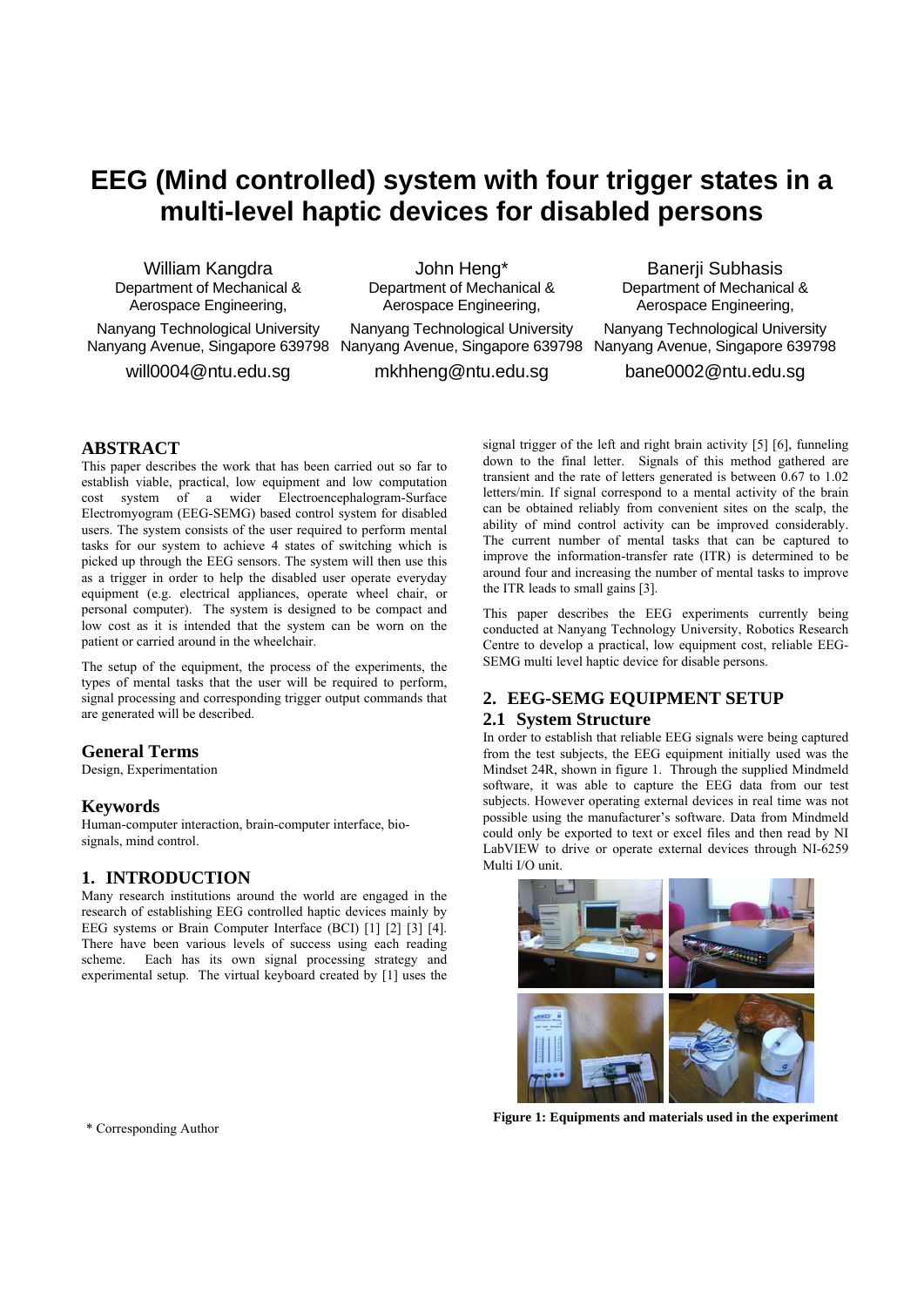Mindset 24R was also very expensive and did not provide a practical low cost solution for reliable everyday EEG-SEMG use for disabled users. What was required was to build our own low cost EEG capture devices with the required low noise amplifier gain and robust filters that could measure and capture the EEG signals in the μV range, amplify them to the mV range which could than be captured by NI-6259 multi I/O unit. The signal would then be processed using LabVIEW with the appropriate signal processing strategies and output the corresponding triggers to NI-6259 where it could then be used to drive a variety of everyday devices. Once the signal could be captured on the NI platform, a variety of embedded and standalone devices, such as NI CompactRIO, could be deployed.

The proposed low cost interface used to 'replace' Mindset 24R is shown in figure 2.



**Figure 2: system structure of EEG-SEMG setup** 

The proposed amplification circuit, shown in figure 3, deployed a low cost instrumentation amplifier to augment the collected EEG signal in differential mode. Gain of such amplifiers was programmable to give flexibility in detecting EEG and SEMG signal. From previous experiment it was found that SEMG signal could be decently recorded by using an amplifier of at least 20dB gain. However EEG required higher gain amplification with superior S/N ratio to be properly recorded.



**Figure 3: Proposed design of the amplification circuit** 

## **2.2 The Electrodes**

To ensure good reading of EEG signal, our experiment setup used commercially available electro cap with standard 10-20 electrodes placement. The electro cap was excessive and inconvenient for daily application as it might cause dizziness after long usage. It also required long setup process with the application of electro gel. In addition, application of gel required slight skin abrasion which might put the user into the risk of infected by the blood-born pathogens [7].

Our research team intended to explore possibility of using more reliable and gel-free electrodes as proved possible by [8]. Reduction of the number of electrodes was also possible by eliminating recording channels which were redundant. Minimum number of electrodes would decrease the required installation time and further enhance the comfortability of the device.

## **3. EXPERIMENTS**

#### **3.1 Experiment Setup and Method**

The experiments were done on several university students whose ages were between 19-23 years old. EEG signal collection was conducted using mindset 24R. Sampling rate of the recording device was set to 256 Hz. The electrodes were placed on the scalp of the test subject based on the international 10-20 standard. On each electrode, skin impedance was measured to ensure that it was below 10k $\Omega$ . Application of electrode gel is necessary to reduce the skin impedance. High skin resistance level could cause collection of excessive noise from the environment. Linked-ear referential montage was selected and ground electrode on the scalp was introduced to minimize the 50Hz artifacts originated from the power line [9].

Recording was conducted in an air conditioned room with minimal distraction. The test subject was asked to sit on an armed chair with adjustable height, as shown in figure 4. Prior briefing was given to test subjects before execution of each mental or physical task. The test subject performed assigned tasks alternately with relax state as the base line.



**Figure 4: Pilot experiment setup on the test subject using Mindset 24R** 

The mental tasks included arithmetic calculation, movement imaginary, emotional thought by visualizing respective events, visualizing a two dimensional object and listening to songs. Meanwhile physical tasks observed were hand and finger movement, eyes closure, eyes squeezing, biting and brow movement.

During mental arithmetic test, the observer verbalized arbitrary numbers to be added by the test subject. The added numbers were categorized into two or three digits addition. At the end of one recording, the test subject was then asked to reveal the sum. In addition to that, the test subject was also given a task to generate random numbers to be added by himself for specific duration.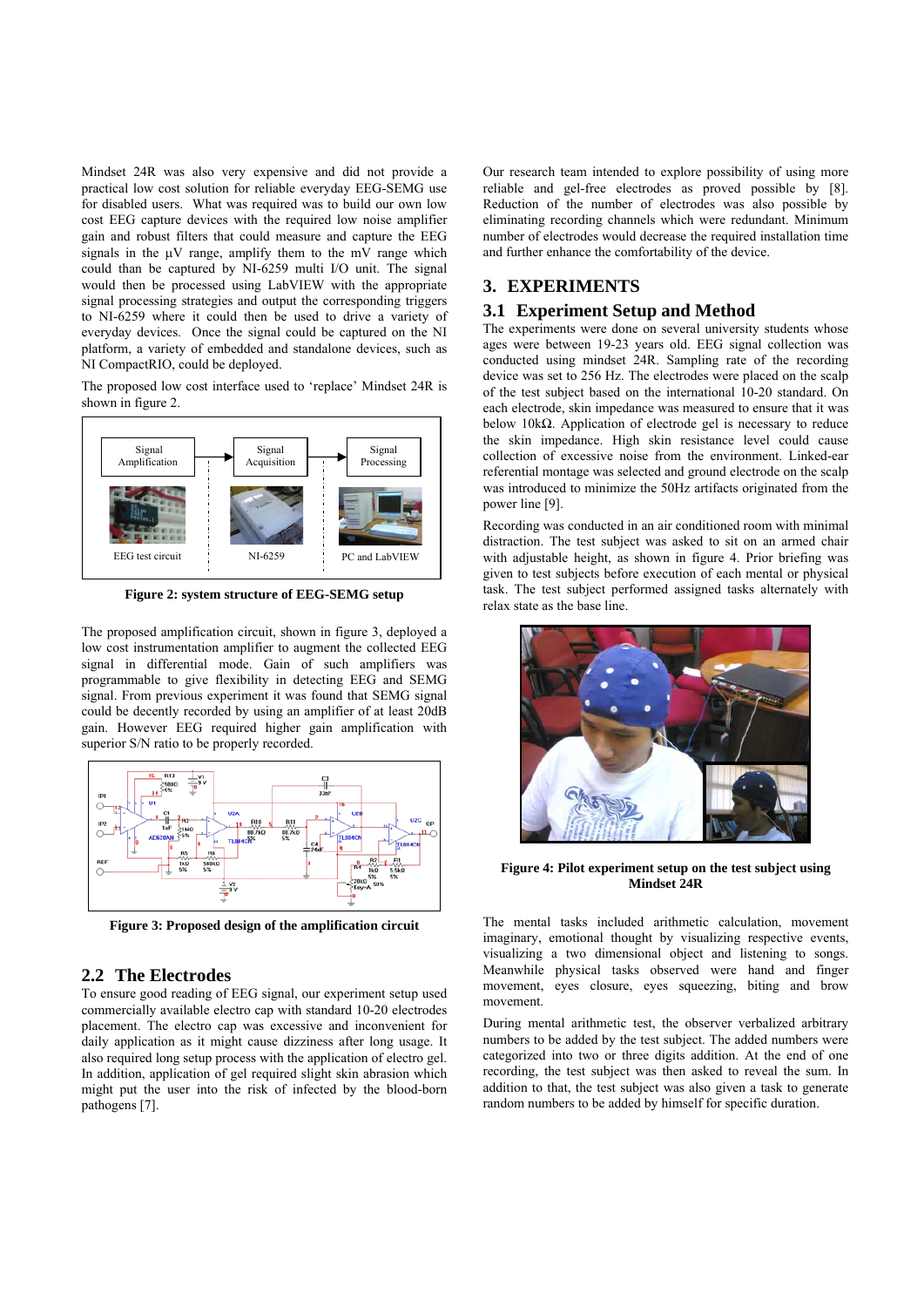Movement and moving imaginary were done with the effort of minimizing transfer of movement to the head. This was to prevent excessive noise and artifacts during recording. The test subject was queued to perform the same particular task, followed by resting, repetitively in one recording session.

The same recording procedure was applied in the listening songs task. The songs were played repetitively with specific time of silence between each play. However in eye opening and closing task, adjustable lighting was introduced to the experiment. The test subject did the same eye opening and closing in both bright and dark environment. Dark environment was simulated by wrapping towel around the test subject's eyes while maintaining convenient space for eye lids movement.

#### **3.2 Signal Processing**

There were a lot of robust EEG signal analysis methods, such as Wavelet Packet [10] and Fractal Time Series [11]. However this project focused on establishing an interface between human and machine by implementing simple and basic signal processing strategy.

For offline analysis, the collected EEG signals were saved in local computer hard drive and converted into tabbed text files after the experiment. These files were then read by NI LabVIEW for further signal processing and analysis. Specifically signal points were extracted from the file and reconstructed into a waveform with pre-specified sampling rate. Upon successful construction, offline signal analysis was conducted. Initially Spectral power density was carried out as a preliminary observation tool on the reconstructed signal. This tool was available as one of the Express Virtual Instruments (VIs) in NI LabVIEW 8.0. By using this function, specific frequency band of the signal that was affected by the experiment could be extracted.

Direct visual inspection was also performed on the collected signals. Offline analysis in NI LabVIEW allowed separation of the observed signal into different band of frequency, i.e. Delta (1- 4Hz), Theta (4-8Hz), Alpha (8-13Hz), Beta (13-30Hz) and Gamma (30-40Hz). The signal separation was achieved through implementing Filter Express VI, readily available in LabVIEW. Filter was specified as a third order Butterworth bandpass filter with low and high cutoff frequency dependant on the desired wave band, e.g. Alpha band had low cutoff frequency of 8Hz and high cutoff frequency of 13Hz. To enhance the visual analysis, signal squaring and averaging was applied on the filtered signal. However there was no standard VI to achieve such function in NI LabVIEW 8.0. Hence a simple squaring and averaging sub VI was created. The block diagram of the squaring and averaging sub VI for offline analysis was displayed in figure 5.



**Figure 5: Sub VI for signal squaring and averaging in offline analysis** 

In addition, online signal acquisition and processing was possible in LabVIEW. Firstly, signal was acquired using DAQ Assistant VI that pulled the analog signal data from NI I/O hardware. Once the signal was acquired, filtering and further statistical analysis on the signal could be implemented. There were some modifications from offline signal processing. In online processing, Collector and Statistics VI were used instead of the user-defined squaring and averaging sub VI. Figure 6 shows the proposed real-time signal acquisition and processing block diagram for eyes close/open detection.



**Figure 6: Online signal acquisition and processing block diagram for detection of eye close/open in LabVIEW** 

## **4. RESULTS**

From the experiment, significant change was detected in the alpha band activity due to eye opening and closing task. Specifically the collected signal, after squaring and averaging every 16 points, displayed significant reduction in magnitude when the person opened his eyes in environment with normal brightness. This unique feature of alpha wave was detected from several electrodes at position Fp1, Fp2, F3, F4, O1 and O2 on the scalp, shown in figure 7.



**Figure 7: electrode position where change in alpha wave was detected when the test subject open and close eyes** 

Experiment of eye opening and closing was also conducted on the same test subject with towel covering his eyes. This was done to prevent the test subject's eyes from receiving any light during the experiment. There was no significant change in alpha wave activity detected. This suggested that the detected signal was not artifacts originating from muscle contraction. In fact many researches had been conducted to study the correlation between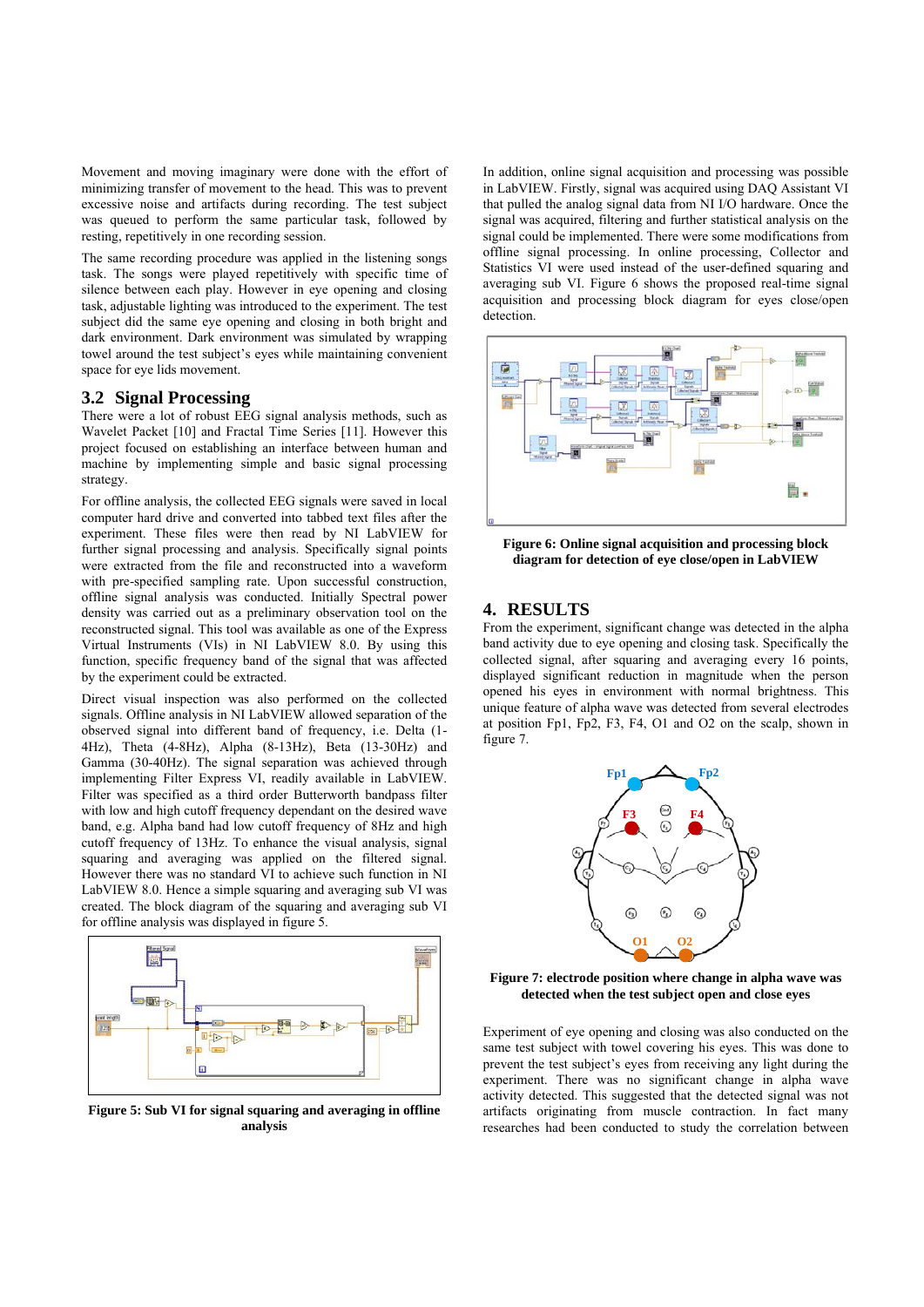eye closure and EEG alpha wave activity [12] [13] and the possibility of using such signal as a trigger for brain-computer interaction [14][15][16]. Figure 8 displays the processed Alpha signal collected from electrode Fp1.



**Figure 8: top – processed signal detected at Fp1 in a normal lighting condition; bottom – signal detected at Fp1 in a dark environment** 

In addition to eyes closure, EEG signal detected on Electrodes O1 and O2 exhibited similar reduction in alpha band when the test subject was doing mental arithmetic calculation with eyes closed. However it was observed that change in O1 was more instantaneous than at O2. Figure 9 displays the alpha band signal, after squaring and averaging, detected on O1 and O2 position when test subject was doing mental arithmetic after relax state.



**Figure 9: top – processed signal detected at O1; bottom – signal detected at O2** 

During the experiment some muscle artifacts were also recognized by the EEG recording instrument. Some apparent artifacts were recorded when the person was squeezing his eyes in eyes close and open position as well as blinking. Muscle artifact due to eyes squeezing in eyes open and close condition resulted in excessive signal detected in gamma wave band. It was found that not all of the wave bands were significantly affected by the muscle artifacts. Meanwhile eyes blinking artifact was recognized as a saturated signal in the original signal after the application of 50 Hz low pass filter.

Figure 10 shows artifact signals due to eyes squeezing and blinking detected from electrode channel Fp1.



**Figure 10: top – gamma wave of eyes squeezing artifact with eyes closed; middle – gamma wave of eyes squeezing artifacts in eyes open condition; bottom – blink and triple blink detected as saturated signal** 

Online signal processing algorithm as described in section 3.2 was also tested using simulated signal taken from existing experiment data. With proper signal threshold value, it was able to recognize difference in alpha wave activity between eye open and close within 10 seconds. Figure 11 displays screenshot of the front panel of the simulation test.



**Figure 11: Screenshot of NI LabVIEW front panel for online eye open and close detection simulation** 

Although there were other experimental tasks (as described in the section 3.1) which had been carried out as part of the research works, the results were still in its preliminary observation and not conclusive yet. More experiments were to be conducted to support the up to date observation of those tasks. Established findings on the other experimental tasks performed would be elaborated on future proceedings.